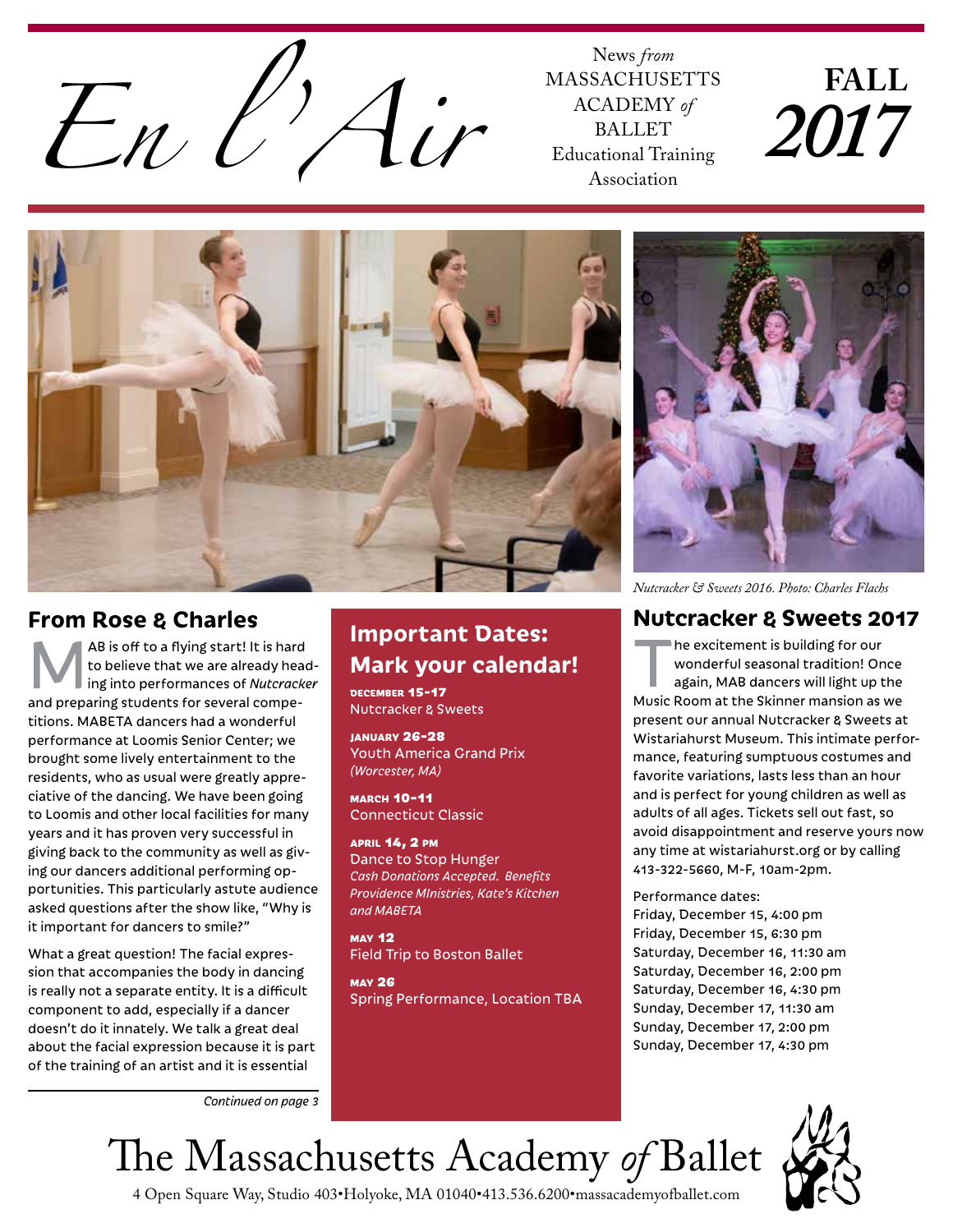

#### **Welcome, Mændy!**





e are pleased to welcome Mændy MacFarland, our new Pre-Ballet and Tot Teacher!

Mændy is a life-long mover, aerial performer, and instructor from Connecticut. She has a degree in Dance and performed professionally with the modern dance companies Clark Dance Theatre and Soma Dance Company.

Also a competitive aerialist and pole dancer, Mændy won gold and silver medals in her divisions at the 2015 Northeast PSO Championships, and competed as a finalist in the Novice Artistic Division for the 2017 USPDF Championships.

Mændy is a Web and Graphic Designer and leads as Artistic Director of a circus performance troupe called Cirque To Go. In addition to teaching ballet and modern dance for youth, Mændy teaches movement and flexibility classes for adults in CT and MA. She is very excited to share her love of dance and movement with everyone.

#### **From Massachusetts to Moldova**

*by Aiden Moriarty*



*Sanda as the Dying Swan at the Loomis Community with MAB, November 12*

anda Lungu is a new and exciting ad-<br>dition to the MAB family. She is taking<br>classes here as well as teaching Level<br>2A 2B and Lovel 4 classes. Sanda came to dition to the MAB family. She is taking 3A, 3B and Level 4 classes. Sanda came to the United States from Moldova around three years ago with her mother, father and brother to start a new life with new achievements and adventures.

Sanda has been dancing for as long as she can remember, and began dancing as a professional at the age of eleven for the Professional Ballet Academy from Chisinau, Moldova. After moving to the United States, she lived in Boston for three months and then traveled on tour with Crown of Russia Ballet Company for another few months. She then moved to West Springfield and began looking for local ballet companies. Unable to find one, she turned to the internet for local ballet academies. Looking at the descriptions and pictures on the websites, Sanda determined that "MAB is the right place to go and it was good luck for me to meet Rose and Charles Flachs amazing teachers and beautiful people."

Training at MAB is a little bit different from Russian, but very similar, and closer to what she experienced in Russia than the training she experienced in Boston. Sanda reports that she "feels very good and happy with these classes." Although she didn't plan on teaching so early, Sanda said, "I am really thankful for this opportunity; it's one of the best experiences in my life."

When asked about favorite dancers, roles and ballets, Sanda admits that choosing a favorite ballet dancer is too difficult. "I have been dancing with and watching so many

beautiful and individual dancers that I am not able to make this impossible choice!" An easier choice was *Romeo and Juliet* as her favorite ballet. "Because I am a dramatic person and Sergie Prokofiev's musical creation makes me live in this dramatic story. I saw many versions of the choreography of this ballet, and they have all attracted me."

Because I have seen Sanda perform the Dying Swan, I was not surprised to hear that this is her favorite role to dance. "I have been dancing may roles and all of them I interpreted with all my heart, but since I was a child, I dreamed to dance the Dying Swan. This is my favorite, the most dramatic and full of feelings variation. I gave myself a promise that I won't stop dancing until I interpret it. And even after so many times of dancing this variation, I am not going to stop dancing!"

For a second season, Sanda will be traveling and performing this December with a National Tour of the State Ballet of Russia.



### **MABETA Dancers to Compete in Youth America Grand Prix**

ancers from MABETA will participate in two group pieces for Youth America Grand Prix, an international scholarship competition, January 26-28 in Worcester, MA. The dancers will perform two pieces choreographed by Charles Flachs: *Mighty Feat* and *Juxtaposition*. They will also participate in master classes and workshops provided for all participants.

Senior Athina Alimonos will compete individually as well, performing a contemporary solo choreographed by Charles Flachs called Aftermath, a variation from *Walpurgisnacht*, and the Sugar Plum Fairy variation from *Nutcracker*.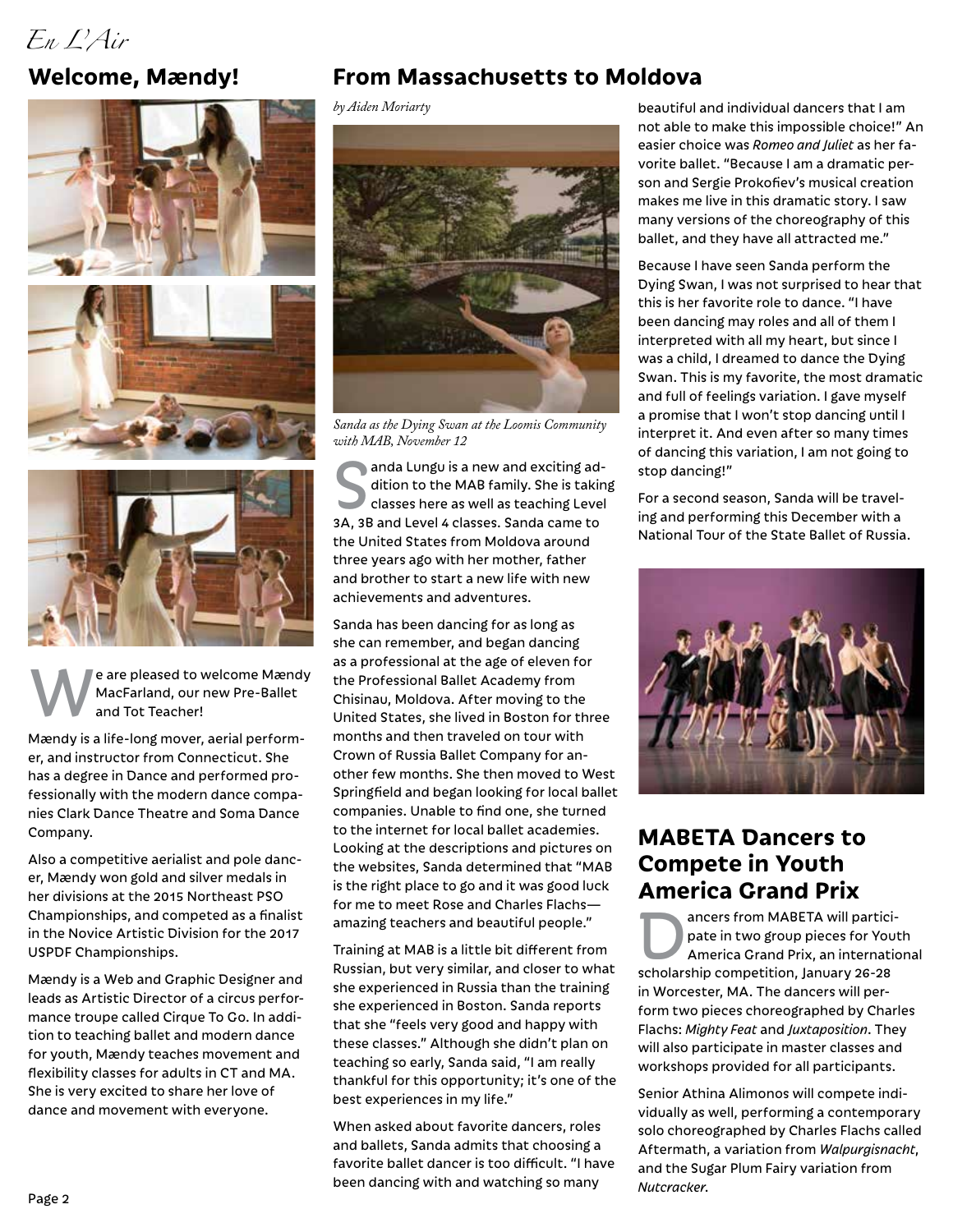#### News *from* MASSACHUSETTS ACADEMY *of* BALLET Educational Training Association • Fall 2017

#### **"Growing Up Goblin"**

*Reprinted from Royal Winnipeg Ballet's September Company Spotlight with comments from Loran Saito*

Second Tassachusetts-born Liam Saito joined the Royal Winnipeg<br>
Ballet School's Professional Division in 2012. After gradu-<br>
Aspirant Program and this season, was hired by the RWB Company as an Ballet School's Professional Division in 2012. After graduating in 2015, Liam danced for 2 years in RWB School's Apprentice for their 2017/18 season.

This September, Liam's training will come full circle as he dances once again in Twyla Tharp's *The Princess and The Goblin*. As a student in the Professional Division, Liam danced with the Company 2012, when Twyla Tharp's *The Princess and The Goblin* made its Canadian debut. This time, Liam will perform as a professional dancer in the role of ensemble goblin.

'Exciting' and 'nostalgic' are two words Liam uses to describe how he feels about returning to this ballet.

When asked what one of his biggest challenges is when taking on this new role, Liam said 'finding and developing an individual character quirk to add to the choreography.' Liam notes that there is a lot of artistic license in the ability to adapt character traits, as opposed to his role in 2012."



*Liam (center) plays a teen leading the village children to freedom.*

#### **Comments from Loran (Liam's mother)**

In the spring of 2012, I went<br>
to our family's life.<br>
14-year-old son Liam, MAB stu-A few weeks in, Liam mentioned<br>
dont and momber of MABETA so, that he lead has possible visit for n the spring of 2012, I went to New York with our then dent and member of MABETA, so that he could compete in YAGP. He performed on the first night of Twyla Tharp, who was creatthe competition and did not advance, so it came as a life-changing surprise when the Artistic Director of the Royal Winnipeg Ballet School offered him a scholarship to the school's summer intensive. After the summer, the school invited him to return for the academic year program in the

fall. Liam decided that this was an important next step for him, putting in motion major changes to our family's life.

that he had been auditioning for the legendary choreographer ing *The Princess and the Goblin*, a new ballet co-commissioned by Royal Winnipeg Ballet and Atlanta Ballet. Twyla cast Liam in the show and gave him a small solo—a lovely and exciting way to launch to his time in Winnipeg.

Fast forward to Fall 2017. Liam



*Liam in Grand Pas Classique, Spring 2017. Photo: RWB*

has finished his studies and two years in RWB's Aspirant Program, and has been hired to his first company job as an Apprentice with RWB. In a beautiful symmetry, for his very first show as a member of the company, Liam was cast this fall in the company's first production of the season… *The Princess and the Goblin*! He danced the awesomely named role of "ensemble goblin!" And although he didn't have a solo like he did as a 15-year-old, he had fun with his freedom to ham it up as a not-very-bright goblin.

Liam enjoys his new status as a member of the company. As a unionized worker, he typically puts in a 9-5 work day, including class and rehearsals. He makes enough money that he was able to quit his dishwashing job. He is adjusting to the fact that it is now up to him, rather than his teachers, to drive himself to constantly improve, since he is no longer officially a student. He has a contract for one year, renewable for a second year, and then he will either be promoted from Apprentice to Corps member, or he will need to look elsewhere.

As a company member, Liam has several "hiaitus" weeks each year

#### *Why smile? Continued from page 1*

to be able to express yourself with the whole body, not just the legs and feet. If you think of theatre or film, you will remember the impact of a raised eyebrow from a character like "Spock" in the Star Trek series. (Please look up Leonard Nimoy if you have not seen Star Trek!)

On a stage, the ability to connect the expression of the face and eyes to the movement is even more important because the audience is usually not so close and expression has to be exaggerated to reach the public. That is not to say that the face must be forced or artificial. It is the challenge of the dancer to genuinely project the joy, sadness, or elation that the role or movement has as its essence in an artistic manner. It must convey the emotion with the body reflecting the music, atmosphere, and style of the work being performed. Complicated? Yes, but in the end paying attention to those details will compliment the technique and result in a more in-depth performance and a much more interesting artist. SMILE!

when he doesn't work. He used his first hiaitus, immediately following the *Princess and the Goblin* performances, to make a rare visit home. While he was here, he took class at MAB ("I always forget how hard Rose's and Charles' classes are!") and finally signed the MAB studio wall as a fullfledged professional. He is (and we are) so proud!

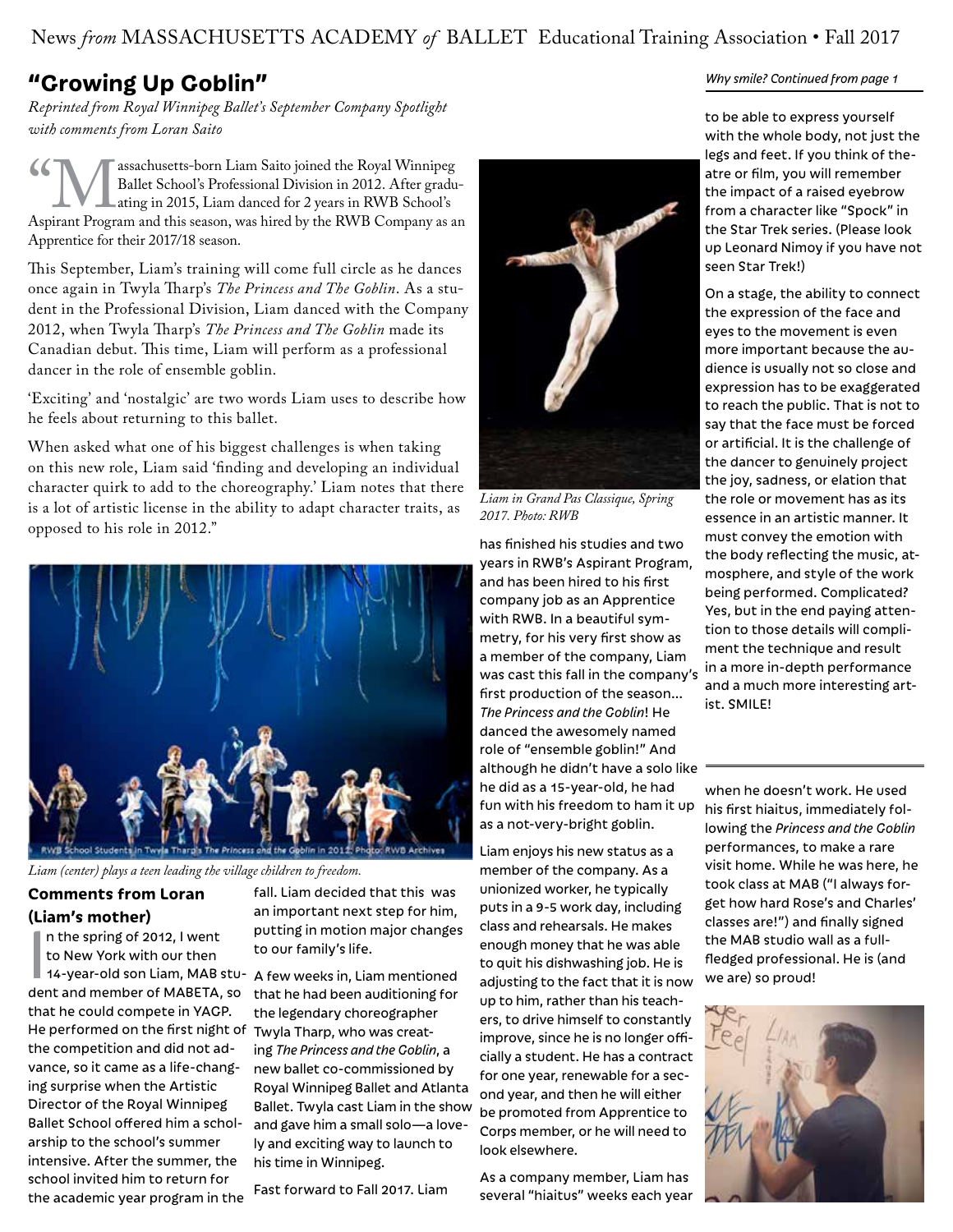





**Spring Concert 2017** *Photos: Charles Flachs* 



























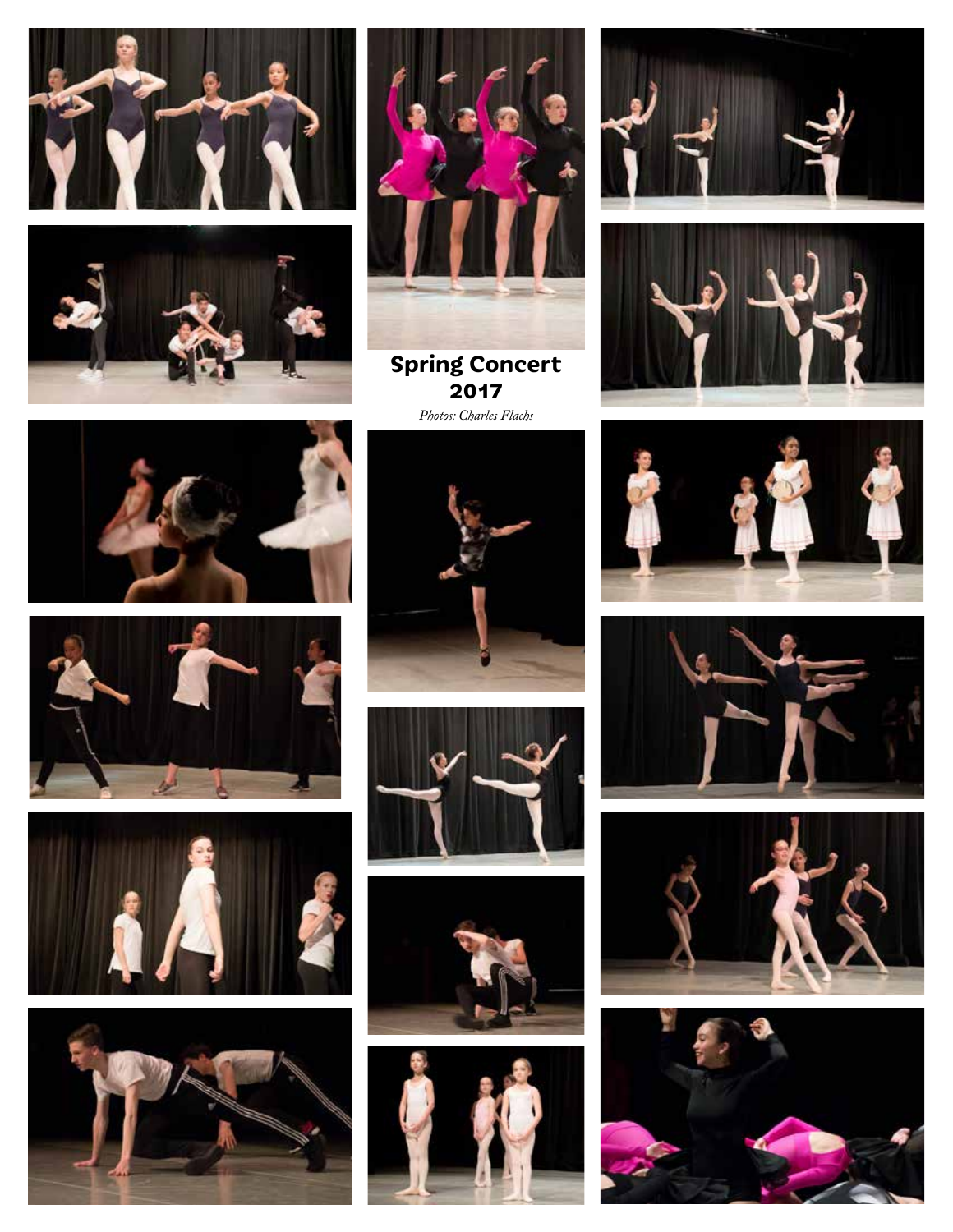































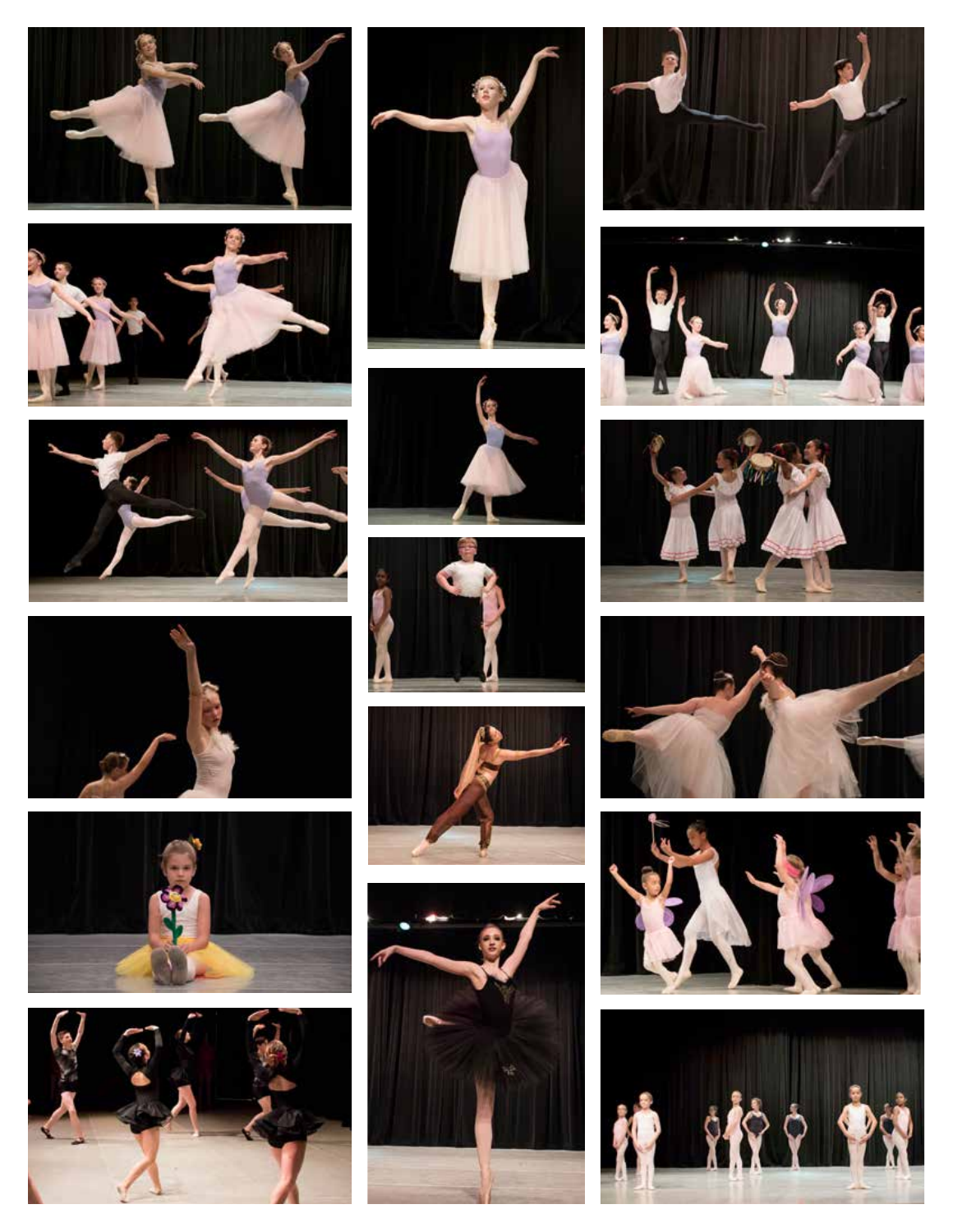*En L'Air*















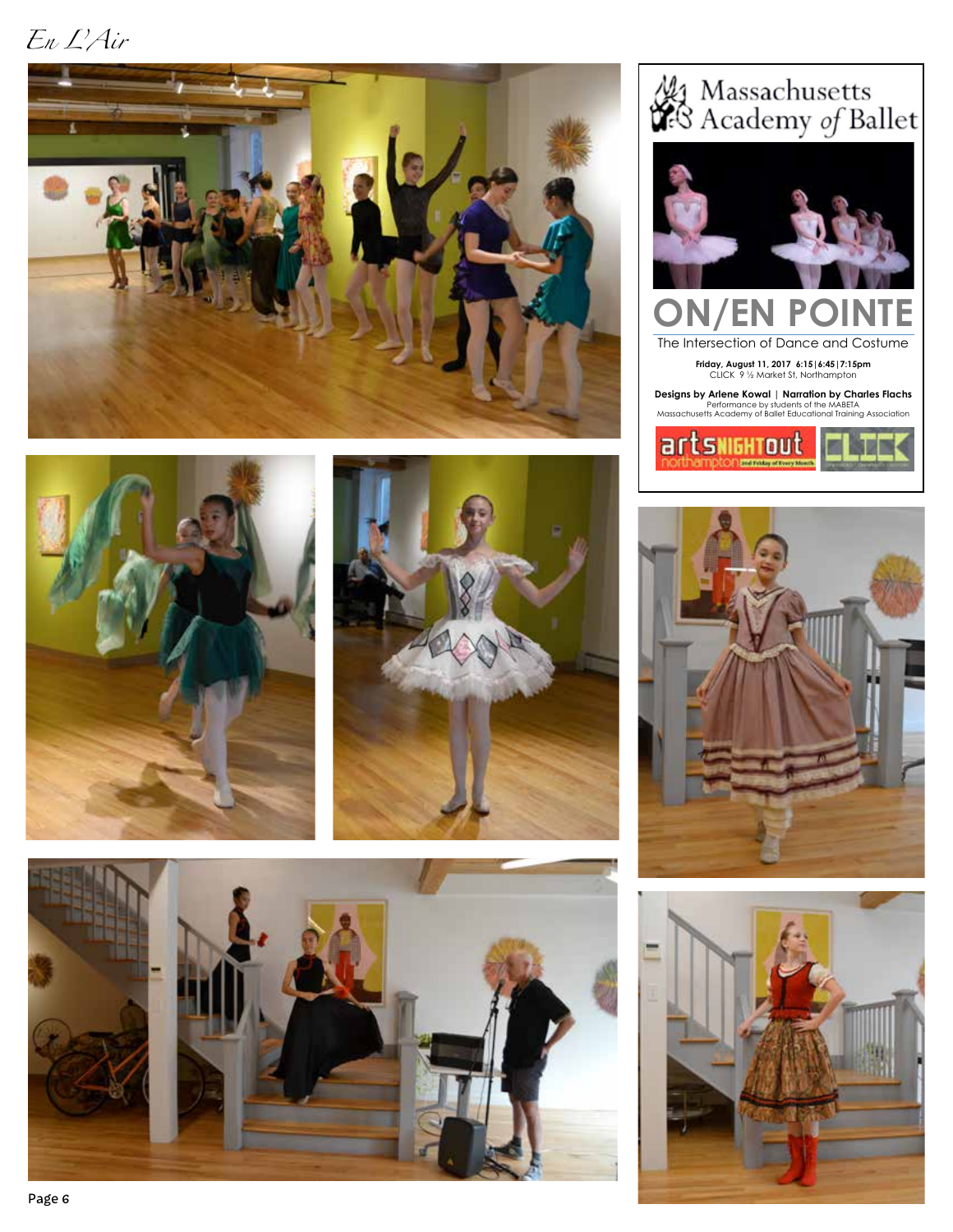## **MAB Summer Intensive 2017: Heritage Park Photo Shoot**

*Photos: Charles Flachs*























**Love the pictures? Follow Massachusetts Academy of Ballet on:**